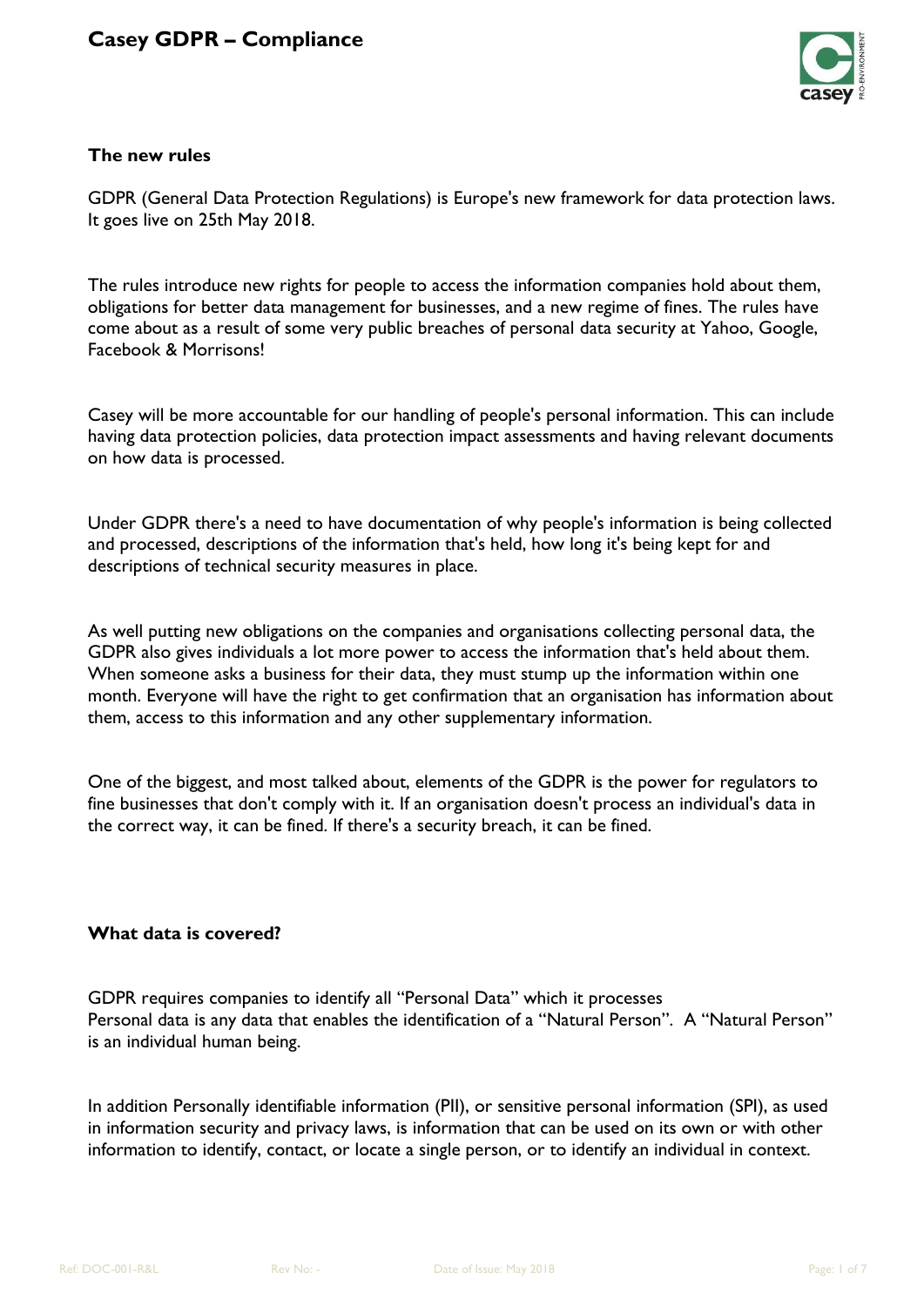

Examples of personal data are:-

- 1. Full and Last name
- 2. Personal Email address
- 3. Business email address
- 4. Personal telephone number
- 5. Date of birth
- 6. Next of kin information
- 7. National Insurance Number
- 8. Educational Information
- 9. Passport
- 10. Payroll Information
- 11. Employment History
- 12. Photograph
- 13. Mother's maiden name
- 14. Work based performance information

## **What does this mean for Casey?**

The company must identify all personal data that the business processes and identify the basis on which it does so. [Note: processing includes storage]

The main sources of personal data in Casey are as follows (non-exhaustive):-

- Employees
- Unincorporated customers
- Residents (client tenants)
- Casey tenants
- Unincorporated suppliers/subcontractors
- The general public

Casey is required to identify the basis on which it processes. The permitted bases are detailed below;

- 1. **Consent**—The individual has given the organisation clear consent to process their personal data for a specific purpose.
- 2. **Contract**—The data processing is necessary for a contract with the individual, or because they asked for specific steps before entering into a contract.
- 3. **Legal obligation**—The data processing is necessary for the organisation to comply with the law—not including contractual obligations.
- 4. **Vital interests**—The data processing is necessary for the organisation to protect an individual's life.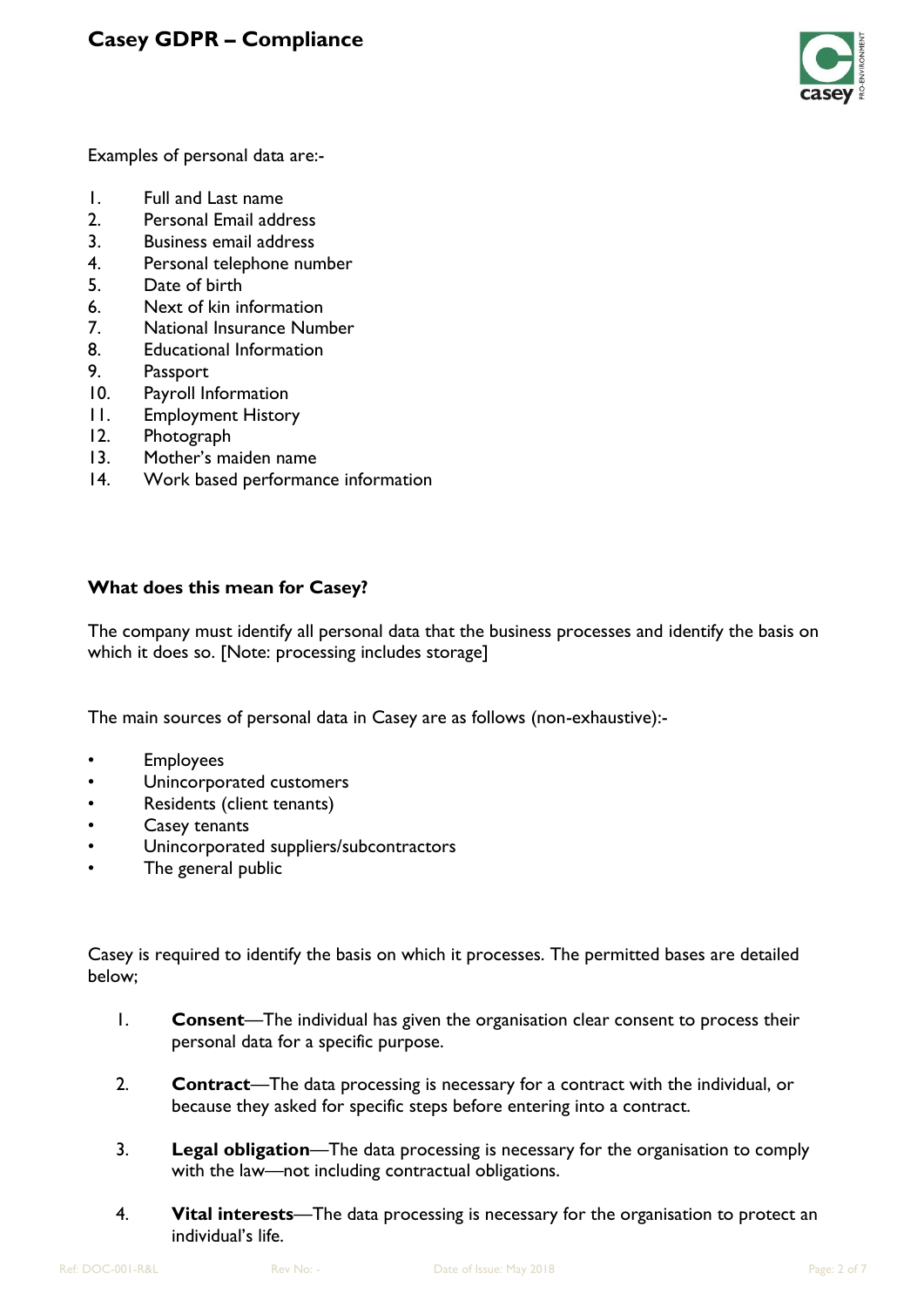

- 5. **Public task**—The data processing is necessary to perform a task in the public's interest or for the organisation's official functions, and the task or function has a clear basis in law.
- 6. **Legitimate interests**—The data processing is necessary for the organisation's legitimate interests or the legitimate interests of a third party, unless there is a good reason to protect the individual's personal data that overrides those legitimate interests. (Note: This cannot apply if the organisation is a public authority processing data to perform own official tasks.)

Although Casey may have a legitimate basis on which to process the personal data, it is still required to take all necessary steps to protect this data, to centralise and control its storage and to record its location.

Should the company receive a "subject access request", the ability of the company to provide details of the data held within the deadlines required will be dependent on this storage and locational recording.

#### **Procedures**

To ensure compliance with GDPR the Group will adapt and expand its procedures and data storage facilities.

Meetings with relevant staff have been held to explore existing and proposed processes with respect to data protection and the requirements of GDPR.

New/Amended procedures regarding the use of email, mobile phones, Health and Safety, client resident information, suppliers and employees, will be issued and communicated to employees as appropriate.

## **3rd Party Processors**

Where necessary Casey will share personal data with 3rd parties. If this is required, data will be shared securely and we will require 3rd party processors to confirm full compliance with GDPR themselves.

## **Client Data**

Casey has received correspondence from clients requesting confirmation from the company of its GDPR compliance, its policy and its adherence to the clients requirements regarding personal data.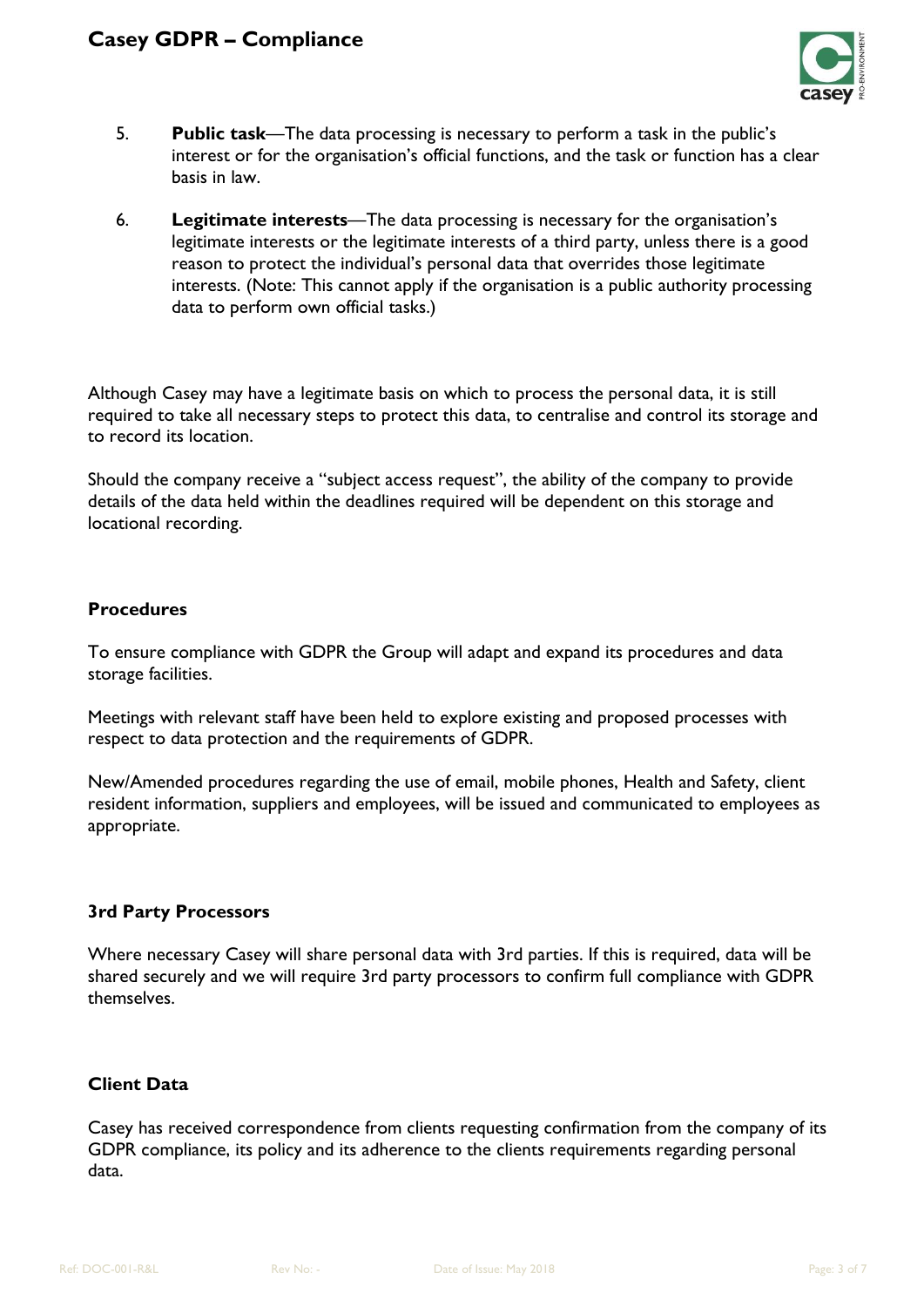

These requests include;

- Confirmation that personal data will only shared with "reliable" persons
- That those persons are trained in GDPR, confidentiality, security and the care of personal data
- That we obtain consent from the client before data is shared with 3rd parties
- That all personal data will be returned or deleted when the contract is "terminated"
- That we report any security breaches to the client immediately

All client requirements will be saved within a folder on the company K Drive under General Information/GDPR/Client requirements.

It is up to the relevant staff (whether this be business development or delivery teams) to make themselves aware of and to ensure compliance with client requirements. These client requirements should be discussed in the tender handover meeting, the permission to proceed meeting and in the internal pre-contract meeting.

## **Data from the General Public**

As a largely business to business organisation (B2B), Casey doesn't have the same level of interaction with the general public as business to customer (B2C) businesses. However, any interaction with members of the public should observe the same level of rigorous care with data protection.

Wherever possible, the obtaining of personal data for members of the public should be kept to the very minimum.

#### **Non-Corporate customers**

On the rare occasions that Casey has non-corporate customers, only data required to credit reference the customer, to invoice and to collect any debt should be obtained [this excludes credit card sales which have their own personal data protocol].

If the sale to the customer is within the waste management business, then additional data which is required to assess the waste and meet EA and HMRC requirements should be retained in the appropriate secure storage.

Customer information should be stored in secure locations such as within Dynamics AX/Gatehouse IT systems and in appropriate restricted access folders on the head office network.

Customer account personal data where we have not transacted since 31/07/13 is being deleted unless required for legitimate purposes.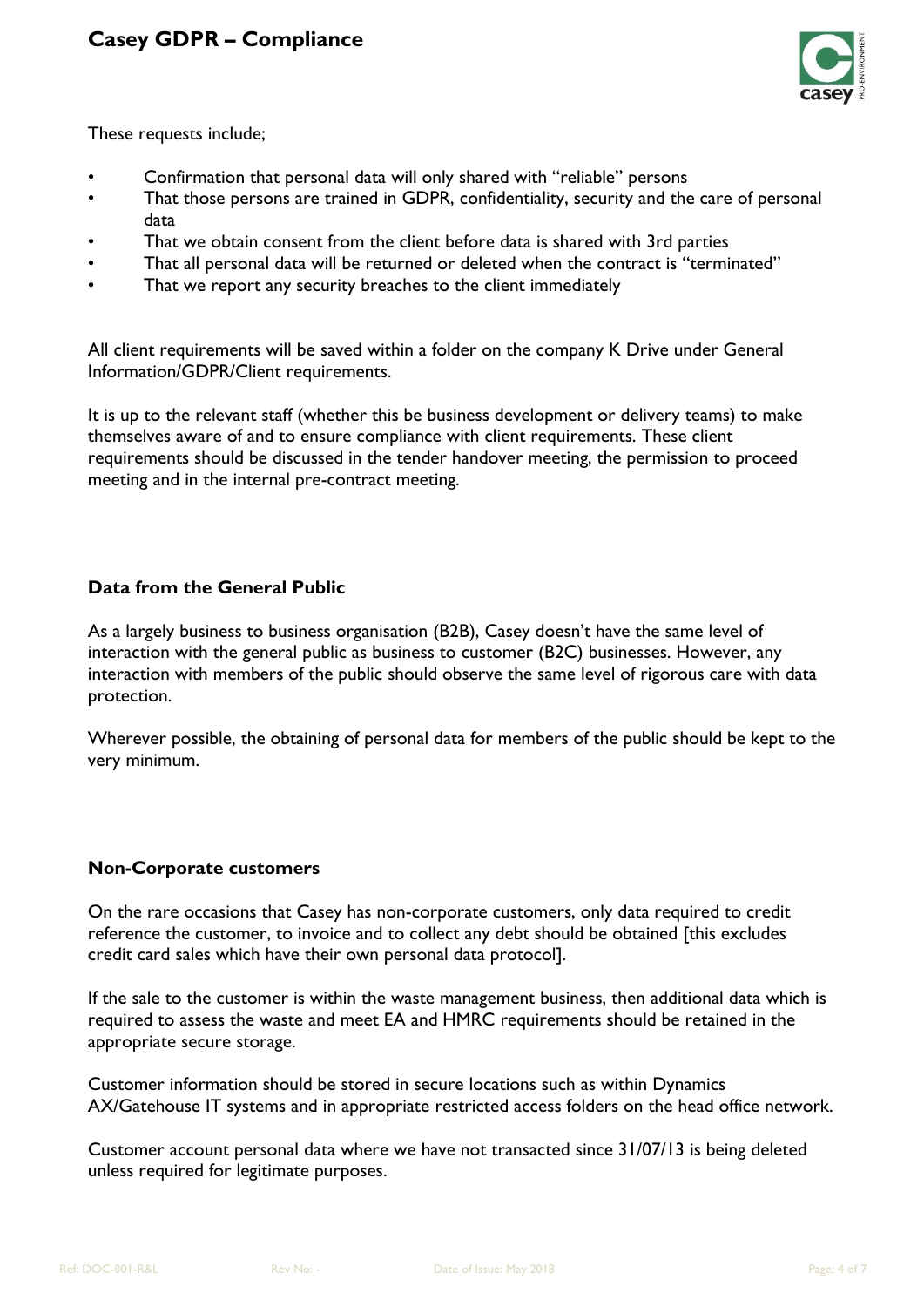

### **Non-Corporate Suppliers**

Casey uses a wide variety of suppliers, consultants, agencies and subcontractors. Although most of these are businesses and therefore not "natural persons", they may still provide contact details to us to aid communication. These should always be business contact details and any personal contact details, if required, should be stored securely.

Where the Group sources supply/services from natural persons, personal data should be kept to a minimum and restricted to only those details that the Group requires for its legitimate interests, legal compliance and contractual obligations.

### **Training**

Casey has already conducted GDPR review sessions with Contracts/Project managers and TLOs and will provide appropriate training to employees regarding data protection and GDPR, via inhouse sessions and tool-box talks.

Until this training is undertaken however, employees should at all times be vigilant and alert appropriate authorised personnel to any personal data that is not stored securely. (see Casey GDPR: Employee Personal Data Awareness)

## **Subject Access Requests & Data rectification**

Under GDPR, individuals will have the right to request:

- 1. confirmation that their data is being processed;
- 2. access to their personal data; and
- 3. other supplementary information this largely corresponds to the information that should be provided in a privacy notice

These are similar to existing subject access rights under the Data Protection Act.

GDPR clarifies that the reason for allowing individuals to access their personal data is so that they are aware of and can verify the lawfulness of the processing.

Any subject access request will generate a response from the company and the company will verify the identity of the person making the request, using reasonable means.

Individuals are entitled to have personal data rectified if it is inaccurate or incomplete.

If Casey has disclosed the personal data in question to third parties, we will inform them of the necessary rectification where possible. Casey will also inform the individuals about the third parties to whom the data has been disclosed where appropriate.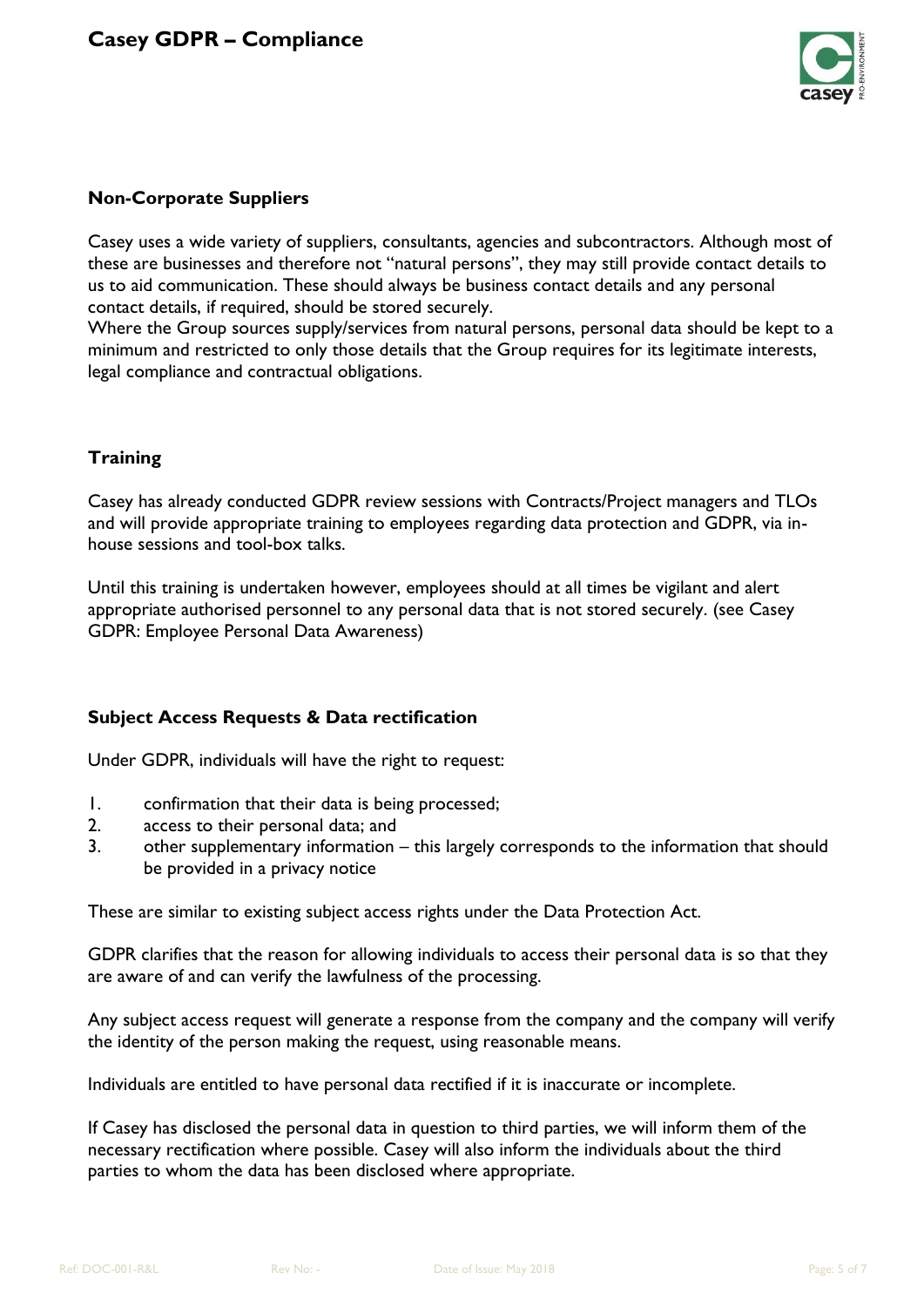

## **Destruction/Erasure of Data**

The right to erasure does not provide an absolute 'right to be forgotten'. Individuals have a right to have personal data erased and to prevent processing in specific circumstances:

- 1. Where the personal data is no longer necessary in relation to the purpose for which it was originally collected/processed.
- 2. When the individual withdraws consent.
- 3. When the individual objects to the processing and there is no overriding legitimate interest for continuing the processing.
- 4. The personal data was unlawfully processed (i.e. otherwise in breach of GDPR).
- 5. The personal data has to be erased in order to comply with a legal obligation.
- 6. The personal data is processed in relation to the offer of information society services to a child.

Under the Data Protection Act, the right to erasure is limited to processing that causes unwarranted and substantial damage or distress. Under GDPR, this threshold is not present. However, if the processing does cause damage or distress, this is likely to make the case for erasure stronger.

There are some specific circumstances where the right to erasure does not apply, where the personal data is processed for the following reasons:

- 1. to exercise the right of freedom of expression and information;
- 2. to comply with a legal obligation or for the performance of a public interest task or exercise of official authority;
- 3. for public health purposes in the public interest;
- 4. archiving purposes in the public interest, scientific research historical research or statistical purposes;
- 5. the exercise or defence of legal claims.

## **Data Breaches**

The GDPR introduces a duty on all organisations to report certain types of data breach to the relevant supervisory authority, and in some cases to the individuals affected.

A personal data breach means a breach of security leading to the destruction, loss, alteration, unauthorised disclosure of, or access to, personal data. This means that a breach is more than just losing personal data.

Notification of a breach is required where the breach is likely to result in a risk to the rights and freedoms of individuals. If unaddressed such a breach is likely to have a significant detrimental effect on individuals – for example, result in discrimination, damage to reputation, financial loss, loss of confidentiality or any other significant economic or social disadvantage.